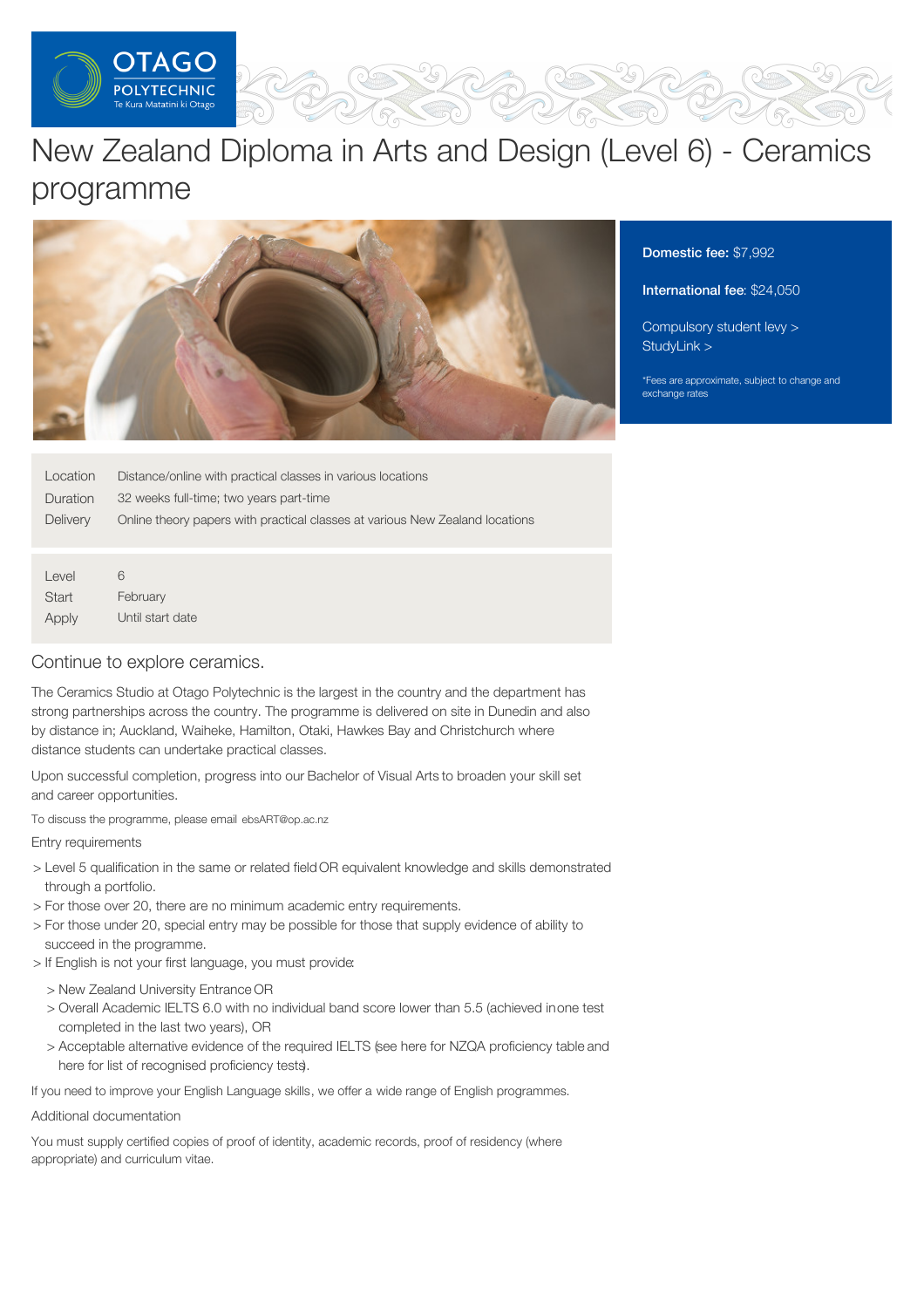## Programme delivery

#### **Distance**

A distance option is offered, where suitable arrangements can be made, for you to study in your own area with supervision from an appropriate approved local ceramist. You are required to have access to an appropriate computer, as well as the operating skills to access our online services, as we monitor the course and deliver the Glaze Practical (Level 5), Art Craft History/Theory and Drawing from Otago Polytechnic.

## Onsite location

> Dunedin School of Art - Phone: 03 477 3014 or 0800 762 786

## Offsite locations

- > Auckland Studio Potters Phone: 09 634 3622
- > Waiheke Community Art Gallery Phone: 09 372 9907
- > The Busy Finch (Christchurch) Phone: 021 805 330
- > Hawkes Bay https://www.taradalepotteryclub.com/
- > Otaki Jailhouse Pots Phone: 06 364 0688
- > Waikato Society of Potters (Hamilton) Phone: 07 838 1950
- > Also delivering soon in Whangarei at Quarry Arts Centre, Phone 09 438 1215

#### Additional costs

Material costs in addition to those provided vary according to individual projects. As an indication, you may borrow up to \$1,000 in addition to your student allowance for programme-related costs (domestic students only).

## Course descriptions

This programme is made up of four studio-specific courses and complimentary courses that add to the students understanding of the history and theory of art making, as well as drawing, specific technical glaze methods and research methods. A list of the courses offered are shown below.

#### Studio Courses

Studio Methods 1 and Studio Methods 2: Be introduced to the core skills needed in the development of art work in this medium. Through a variety of studio techniques, you will learn how to transfer ideas into clay. Technical research and exploration of material in response to a given brief is key to this part of the course.

**Ceramic Arts 1 and Ceramic Arts 2:** Explore and extend your technical skills and knowledge about Ceramics practice. Make objects and artifacts that develop a personal concept of the medium in both functional and non-functional applications.

# Complimentary Studio Courses

Visual Language 1: Become familiar with the language of art and design. Formal art/design elements will be considered alongside key theoretical ideas which inform contemporary practices of visual and oral culture. You will be required to evaluate and critique visual culture, research theoretical texts and apply your research to write an academic essay and craft an oral presentation.

**Drawing 1:** Gain the technical skills and a variety of media which are vital to the production of works in Drawing and Design while broadening your understanding of the visual arts. You will be introduced to analytical aspects of observational drawing and, under direction, you will develop and complete a series of specific technical drawing exercises.

Art/Craft Theory and History 1: Enjoy being introduced to a variety of ways of thinking and writing about the visual arts in a historical context. This course also tracks the significance of art throughout history in relation to different cultural and social structures, including local indigenous culture.

Glaze Practical 1: Through online learning and studio technical research, you will be introduced to the specifics of Glaze formula and recipe. You will make, test and evaluate glaze finishing methods in studio outcomes.

Full-time programme structure

| <b>Course Title</b> |   | Level Credit |
|---------------------|---|--------------|
| <b>YEAR ONE</b>     |   |              |
| Visual Language 2   | հ | 15           |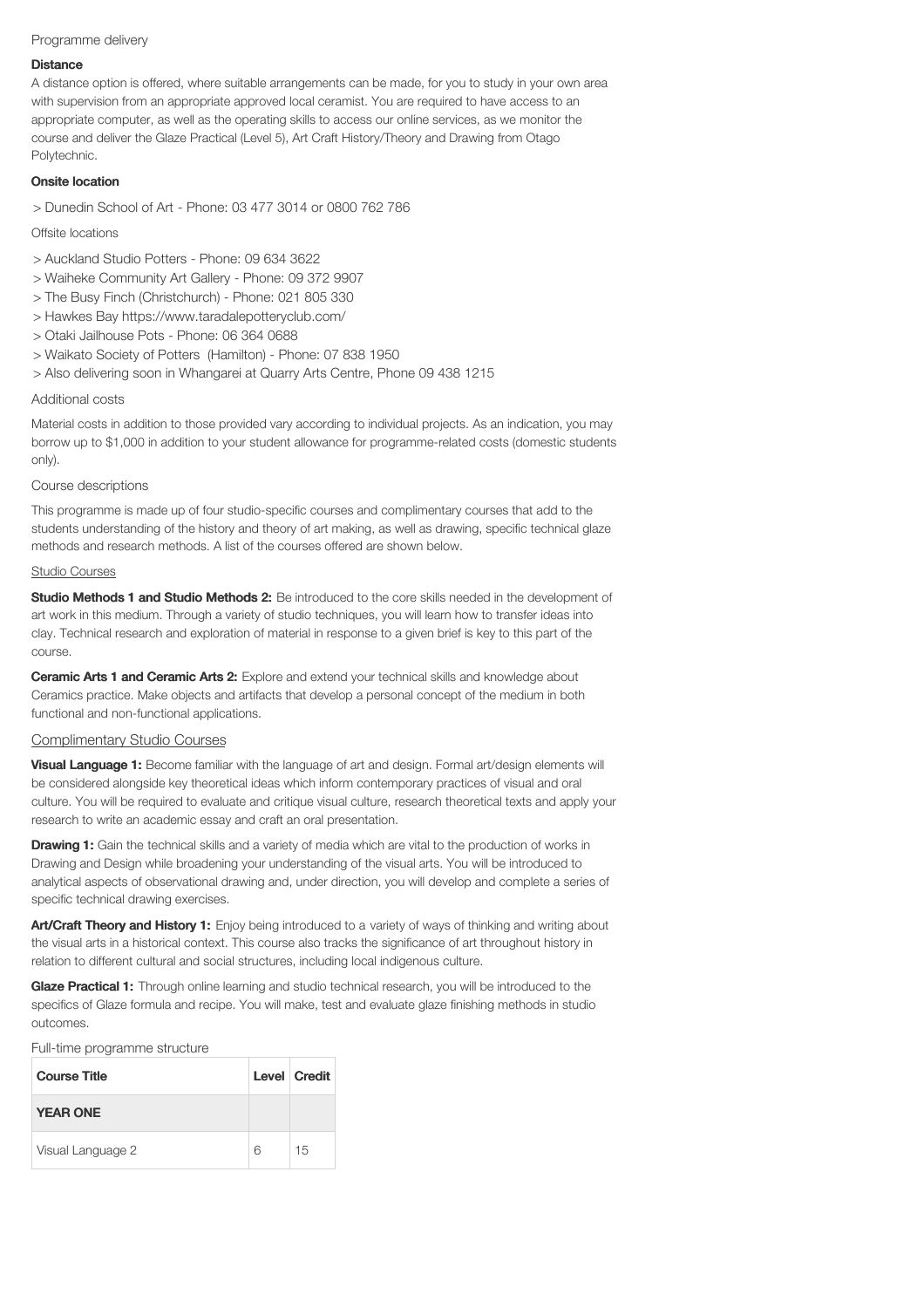| Drawing 2                         | 6 | 15  |
|-----------------------------------|---|-----|
| Context and Professional Practice | 6 | 15  |
| Ceramic Finishing                 | 6 | 15  |
| Studio Methods 3                  | 6 | 15  |
| Studio Methods 4                  | 6 | 15  |
| Studio Arts 1                     | 6 | 15  |
| Studio Arts 2                     | 6 | 15  |
| <b>Year One total</b>             |   | 120 |

#### Part-time programme structure

| <b>Course Title</b>                      |   | Level Credit |
|------------------------------------------|---|--------------|
| <b>YEAR ONE</b>                          |   |              |
| Drawing 2                                | 6 | 15           |
| Visual Language 2                        | 6 | 15           |
| Studio Methods 3                         | 6 | 15           |
| Studio Arts 1                            | 6 | 15           |
| <b>Year One total</b>                    |   | 60           |
| <b>YEAR TWO</b>                          |   |              |
| <b>Context and Professional Practice</b> | 6 | 15           |
| Ceramic Finishing                        | 6 | 15           |
| Studio Methods 4                         | 6 | 15           |
| Studio Arts 2                            | 6 | 15           |
| <b>Year Two total</b>                    |   | 60           |
| <b>Overall total</b>                     |   | 120          |

#### Your workload

A full-time programme entails five full working days, or equivalent. Where you are working at a contracted provider, the rules of the local area facility will apply.

A part-time programme entails two and a half working days, or equivalent.

#### Student loans/allowances

Student loans and allowances are for **domestic students only**. For information about student loans and allowances please visit the Studylink website. It is important to apply for your student loan/allowance at the same time as you apply for this programme, due to the length of time Studylink take to process. Loan/allowance applications can be cancelled at any time if you decide to withdraw your programme application or if it is unsuccessful.

# Recognition of prior learning

If you have extensive knowledge and skills due to practical experience in this area, enquire about our recognition of prior learning process at Capable NZ. You may have already gained credits towards this qualification.